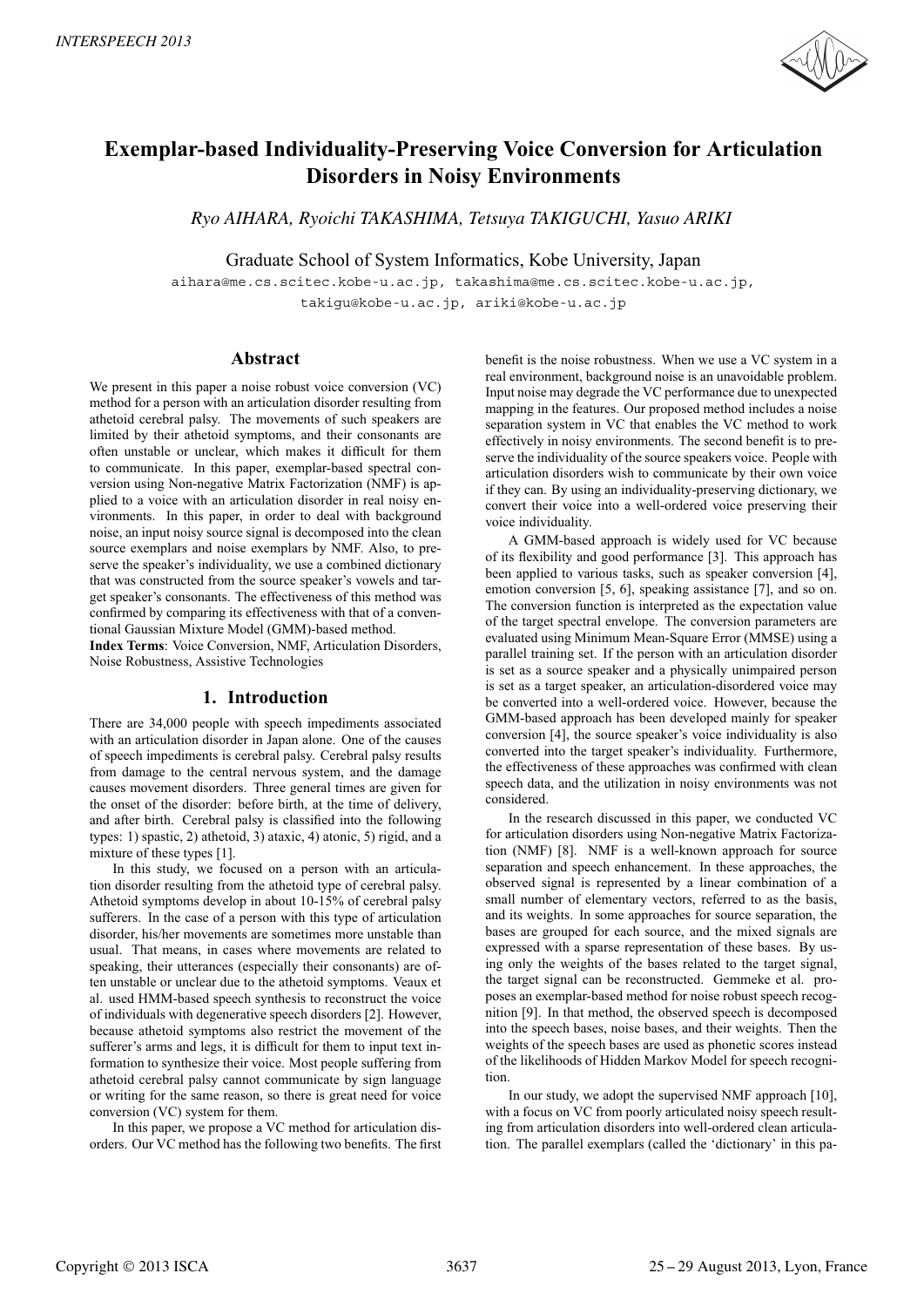per), which consist of a articulation-disordered exemplars and a well-ordered exemplars, are extracted from the parallel data. Also, the noise exemplars are extracted from the before and after utterance sections in an observed signal. An input noisy spectrum with an articulation disorder is represented by a linear combination of clean articulation-disordered exemplars and noise exemplars using NMF. Only the weights (called 'activity' in this paper) related to the clean exemplars are picked up, and by replacing an articulation-disordered basis with a wellordered basis, the original speech spectrum is replaced with a well-ordered spectrum. Moreover, in the voice of a person with an articulation disorder, their consonants are often unstable and that makes their voices unclear. Hence, by replacing the articulation-disordered basis of consonants only, a voice with an articulation disorder is converted into a clear voice that preserves the individuality of speaker's voice.

The rest of this paper is organized as follows: In Section 2, NMF-based VC is described, the experimental data is evaluated in Section 3, and the final section is devoted to our conclusions.

### **2. Voice Conversion Based on NMF**

#### **2.1. Basic approach of Exemplar-Based Voice Conversion**

In the approaches based on sparse representations, the observed signal is represented by a linear combination of a small number of bases.

$$
\mathbf{x}_{l} \approx \sum_{j=1}^{J} \mathbf{a}_{j} h_{j,l} = \mathbf{A} \mathbf{h}_{l}
$$
 (1)

 $x_l$  is the *l*-th frame of the observation.  $a_j$  and  $h_{j,l}$  are the j-th basis and the weight, respectively.  $A = [\mathbf{a}_1 \dots \mathbf{a}_J]$  and  $\mathbf{h}_l =$  $[h_{1,l} \dots h_{J,l}]^T$  are the collection of the bases and the stack of weights. When the weight vector  $\mathbf{h}_l$  is sparse, the observed signal can be represented by a linear combination of a small number of bases that have non-zero weights. In this paper, each basis denotes the exemplar of the speech or noise signal, and the collection of exemplar  $A$  and the weight vector  $h_l$  are called 'dictionary' and 'activity', respectively.

Fig. 1 shows the basic approach of our exemplar-based VC using NMF.  $D, d, L$ , and  $J$  represent the number of dimensions of source features, dimensions of target features, frames of the dictionary, and basis of the dictionary, respectively. Our VC method needs two dictionaries that are phonemically parallel. One dictionary is a source dictionary, which is constructed from source features. Source features are constructed from an articulation-disordered spectrum and its segment features. The other dictionary is a target dictionary, which is constructed from target features. Target features are mainly constructed from a well-ordered spectrum. These two dictionaries consist of the same words and are aligned with dynamic time warping (DTW). Hence, these dictionaries have the same number of bases.

Input source features  $X^s$ , which consist of an articulationdisordered spectrum and its segment features, are decomposed into a linear combination of bases from the source dictionary A*<sup>s</sup>* by NMF. The weights of the bases are estimated as an activity H*<sup>s</sup>*. Therefore, the activity includes the weight information of input features for each basis.

Then, the activity is multiplied by a target dictionary in order to obtain converted spectral features  $\hat{X}^t$  which are represented by a linear combination of bases from the target dictionary. Because the source and target dictionary are parallel phonemically, the bases used in the converted features is phonemically the same as that of the source features.

Fig. 2 shows an example of the activity matrices estimated from a word "ikioi" ("vigor" in English). One is uttered by a person with an articulation disorder, and the other is uttered by a physically unimpaired person. To show an intelligible example, each dictionary was structured from just the one word "ikioi" and aligned with DTW. As shown in Fig. 2, these activities have high energies at similar elements. For this reason, when there are parallel dictionaries, the activity of the source features estimated with the source dictionary may be able to be substituted with that of the target features. Therefore, the target speech can be constructed using the target dictionary and the activity of the source signal as shown in Fig. 1.



Figure 1: Basic approach of NMF-based voice conversion



Figure 2: Activity matrices for the articulation-disordered utterance (left) and well-ordered utterance (right)

#### **2.2. Constructing the Individuality-Preserving Dictionary**

In the preceding section, both dictionaries (source and target) consisted of the same spectral envelope features extracted by STRAIGHT analysis [11] for simplicity in explaining the proposed method. Indeed, the use of these features worked without any problems in a preliminary experiment using speech data. However, when it came to constructing a noise dictionary, STRAIGHT analysis could not express the noise spectrum well since STRAIGHT itself is an analysis and synthesis method for speech data. In order to express the noisy source speech with a sparse representation of clean source and noise dictionaries, a simple magnitude spectrum calculated by short-time Fourier transform (STFT) is used to construct the source and noise dictionaries.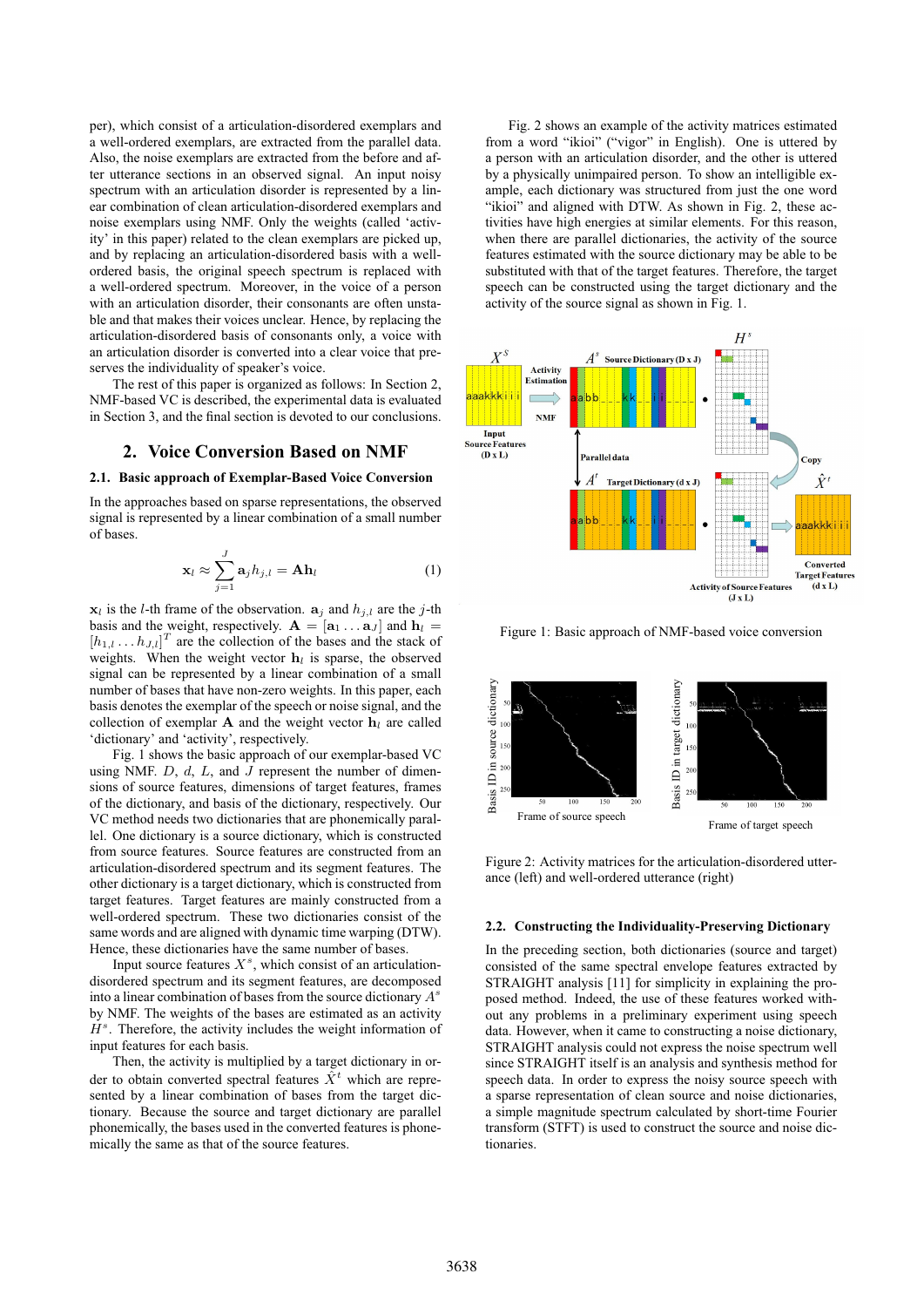In order to make a parallel dictionary, some pairs of parallel utterances are needed, where each pair consists of the same text. One is spoken by a person with an articulation disorder (source speaker), and the other is spoken by a physically unimpaired person (target speaker). The left side of Fig. 3 shows the process for constructing a parallel dictionary. The magnitude spectrum is calculated from the clean source utterance to construct source dictionary. For the target dictionary, STRAIGHT spectrum is extracted from clean parallel utterances. The extracted magnitude spectrum and spectrum envelopes are phonemically aligned with DTW. In order to estimate the activities of the source features precisely, segment features, which consist of some consecutive frames, are constructed. Target features are constructed from consonant frames of the target's aligned spectrum and vowel frames of the source's aligned spectrum. Source and target dictionaries are constructed by lining up each of the features extracted from parallel utterances.

The right side of Fig. 3 shows how to preserve a source speaker's voice individuality in our VC method. K represents the number of noise dictionary frames. The vowels of a person's voice strongly imply a speaker's individuality. On the other hand, the consonants of people with articulation disorders are often unstable. By combining a source speaker's vowels and target speaker's consonants in the target dictionary, the individuality of the source speaker's voice can be preserved.

#### **2.3. Estimation of Activity from Noisy Source Signal**

From the before- and after-utterance sections in the observed (noisy) signal, the noise dictionary is extracted for each utterance. In the exemplar-based approach, the spectrum of the noisy source signal at frame  $l$  is approximately expressed by a non-negative linear combination of the source dictionary, noise dictionary, and their activities.

$$
\mathbf{x}_{l} = \mathbf{x}_{l}^{s} + \mathbf{x}_{l}^{n}
$$
\n
$$
\approx \sum_{j=1}^{J} \mathbf{a}_{j}^{s} h_{j,l}^{s} + \sum_{k=1}^{K} \mathbf{a}_{k}^{n} h_{k,l}^{n}
$$
\n
$$
= [\mathbf{A}^{s} \mathbf{A}^{n}] \begin{bmatrix} \mathbf{h}_{l}^{s} \\ \mathbf{h}_{l}^{n} \end{bmatrix} \quad s.t. \quad \mathbf{h}_{l}^{s}, \mathbf{h}_{l}^{n} \ge 0
$$
\n
$$
= \mathbf{A} \mathbf{h}_{l} \quad s.t. \quad \mathbf{h}_{l} \ge 0 \tag{2}
$$

 $x_i^s$  and  $x_i^n$  are the magnitude spectra of the source signal and the noise.  $A^s$ ,  $A^n$ ,  $h_l^s$ ,  $h_l^n$  are the source dictionary, noise dictionary, and their activities at frame l. Given the spectrogram, (2) can be written as follows:

$$
\mathbf{X} \approx [\mathbf{A}^{s} \mathbf{A}^{n}] \begin{bmatrix} \mathbf{H}^{s} \\ \mathbf{H}^{n} \end{bmatrix} \quad s.t. \quad \mathbf{H}^{s}, \mathbf{H}^{n} \ge 0
$$
  
=  $\mathbf{A}\mathbf{H} \quad s.t. \quad \mathbf{H} \ge 0.$  (3)

In order to consider only the shape of the spectrum, X, A*<sup>s</sup>* and A*<sup>n</sup>* are first normalized for each frame or exemplar so that the sum of the magnitudes over frequency bins equals unity.

$$
\begin{array}{rcl}\nM & = & 1^{(D \times D)}X \\
X & \leftarrow & X/M \\
A & \leftarrow & A./(1^{(D \times D)}A)\n\end{array} \tag{4}
$$

**1** is an all-one matrix and ./ denotes element-wise division, respectively. The joint matrix **H** is estimated based on NMF with the sparse constraint that minimizes the following cost function [9]:

$$
d(\mathbf{X}, \mathbf{A}\mathbf{H}) + ||(\lambda \mathbf{1}^{(1 \times L)}). * \mathbf{H}||_1 \quad s.t. \quad \mathbf{H} \ge 0.
$$
 (5)

The first term is the Kullback-Leibler (KL) divergence between **X** and **AH**. The second term is the sparse constraint with the L1-norm regularization term that causes **<sup>H</sup>** to be sparse. .<sup>∗</sup> denotes element-wise multiplication. The weights of the sparsity constraints can be defined for each exemplar by defining  $\lambda^T = [\lambda_1 \dots \lambda_J \dots \lambda_{J+K}]$ . In this paper, the weights for source exemplars  $[\lambda_1 \dots \lambda_J]$  were set to 1, and those for noise exemplars  $[\lambda_{J+1} \dots \lambda_{J+K}]$  were set to 0. **H** minimizing (5) is estimated iteratively applying the following update rule:

$$
\mathbf{H}_{n+1} = \mathbf{H}_n \cdot * (\mathbf{A}^T (\mathbf{X}./(\mathbf{A} \mathbf{H}))) \n./(\mathbf{1}^{((J+K)\times L)} + \lambda \mathbf{1}^{(1\times L)}).
$$
\n(6)

#### **2.4. Target Speech Construction**

From the estimated joint matrix **H**, the activity of source signal **H***<sup>s</sup>* is extracted, and by using the activity and the target dictionary, the converted spectral features are constructed. Then, the target dictionary is also normalized for each frame in the same way the source dictionary was.

$$
\mathbf{A}^t \leftarrow \mathbf{A}^t. / (\mathbf{1}^{(d \times d)} \mathbf{A}^t)
$$
 (7)

Next, the normalized target spectral feature is constructed, and the magnitudes of the source signal calculated in (4) are applied to the normalized target spectral feature.

$$
\hat{\mathbf{X}}^t = (\mathbf{A}^t \mathbf{H}^s) \cdot \mathbf{M} \tag{8}
$$

The input source feature is the magnitude spectrum calculated by STFT, but the converted spectral feature is expressed as a STRAIGHT spectrum. Hence, the target speech is synthesized using a STRAIGHT synthesizer. The other features extracted by STRAIGHT analysis, such as F0 and the aperiodic components, are used to synthesize the converted signal without any conversion.

### **3. Experimental Results**

### **3.1. Experimental Conditions**

The proposed method was evaluated on word-based VC for one person with an articulation disorder. We recorded 432 utterances (216 words, repeating each two times) included in the ATR Japanese speech database. The speech signals were sampled at 16 kHz and windowed with a 25-msec Hamming window every 10 msec. A physically unimpaired Japanese male in the ATR Japanese speech database was chosen as a target speaker. Two hundred sixteen utterances were used for training, and the other 216 utterances were used for the test. The number of dimensions of source and target features are, 2565 and 513. The noisy speech was created by adding a noise signal recorded in a restaurant (taken from the CENSREC-1-C database) to the clean speech sentences. The mean SNR was about 20 dB. The noise dictionary is extracted from the beforeand after-utterance section in the evaluation sentence.

We compared our NMF-based VC to conventional GMMbased VC. In GMM-based VC, the 1st through 24th cepstrum coefficients extracted by STRAIGHT were used as source and target features.

#### **3.2. Subjective Evaluation**

We conducted subjective evaluation on 3 topics. A total of 5 Japanese speakers performed the test using headphones. For the "listening intelligibility" evaluation, we performed a MOS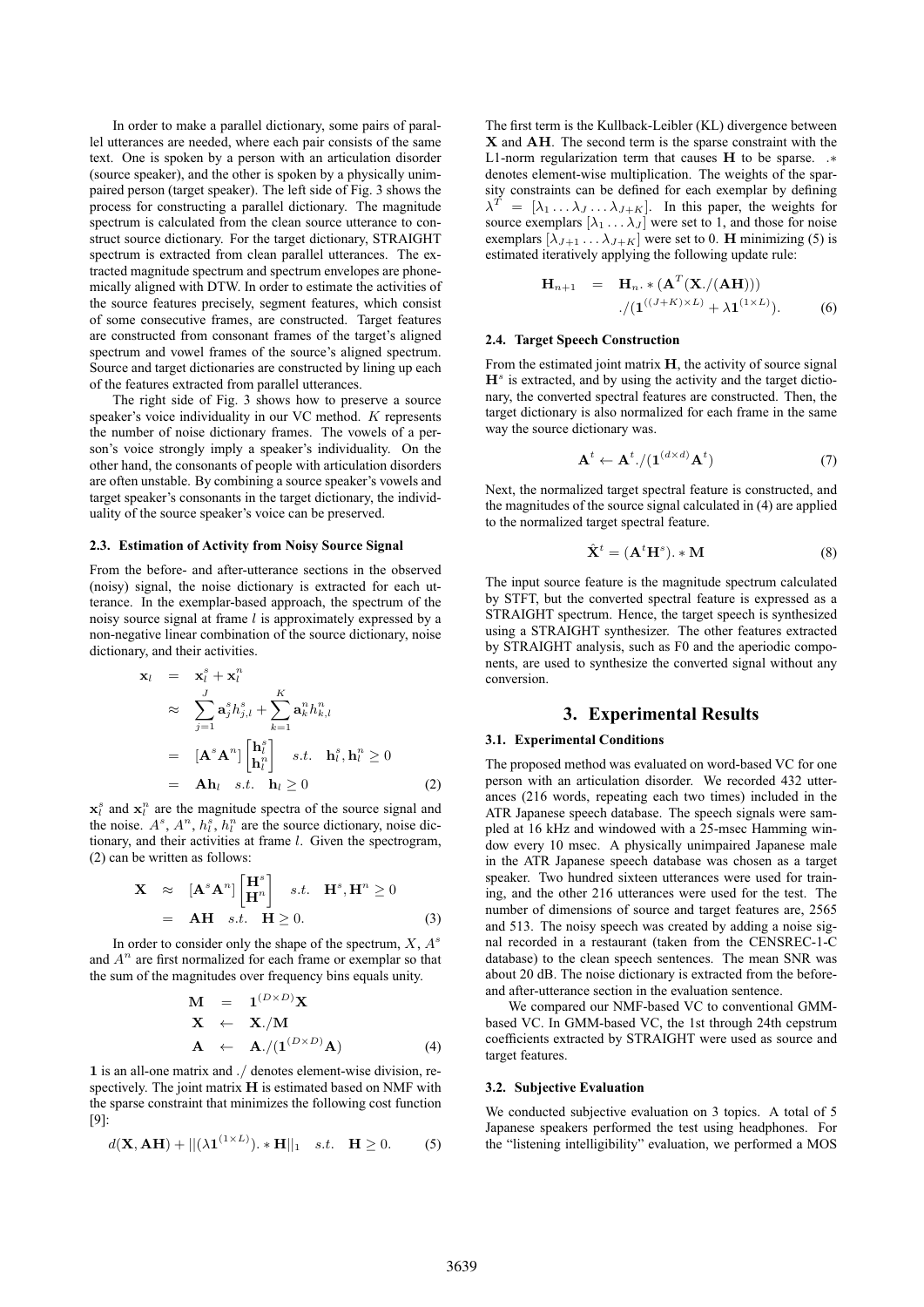

Figure 3: Individuality-preserving voice conversion

(Mean Opinion Score) test. The opinion score was set to a 5 point scale (5: excellent, 4: good, 3: fair, 2: poor, 1: bad). Twenty words, which are difficult for a person with articulation disorder to utter, were evaluated. The subjects were asked about the listening intelligibility in the articulation-disordered voice, the NMF-based converted voice, and the GMM-based converted voice. Each voice uttered by a physically unimpaired person was presented as a reference of 5 points on the MOS test.

Fifty words were converted using NMF-based VC and GMM-based VC for the following evaluations. On the "similarity" evaluation, the XAB test was carried out. In the XAB test, each subject listened to the articulation disordered speech. Then the subject listened to the speech converted by the two methods and selected which sample sounded more similar to the articulation disordered speech. On the "naturalness" evaluation, a paired comparison test was carried out, where each subject listened to pairs of speech converted by the two methods and selected which sample sounded more natural.



Figure 4: Results of MOS test on listening intelligibility

Fig. 4 shows the results of the MOS test for listening intelligibility. The error bars show a 95% confidence score. As shown in Fig. 4, NMF-based VC can improve listening intelligibility. On the other hand, GMM-based conversion deteriorates



Figure 5: Preference scores for the similarity to the source speaker and naturalness

the listening intelligibility. This might be because background noise caused unexpected mapping in the GMM-based VC and degraded the conversion performance.

Fig. 5 shows the preference score on the similarity to the source speaker and naturalness of the converted voice. NMFbased VC got a higher score than GMM-based conversion on similarity because NMF-based conversion used a combined dictionary. NMF-based VC also got a higher score than GMMbased conversion on naturalness although NMF-based conversion mixed the source speaker's vowels and target speaker's consonants.

## **4. Conclusions**

We proposed a noise robust spectral conversion method based on NMF for a voice with an articulation disorder. Experimental results demonstrated that our VC method can improve the listening intelligibility of words uttered by a person with an articulation disorder in noisy environments. Moreover, compared to conventional GMM-based VC, NMF-based VC can preserve the individuality of the source speaker's voice and the naturalness of the voice. In this study, there was only one subject person, so in future experiments, we will increase the number of subjects and further examine the effectiveness of our method.